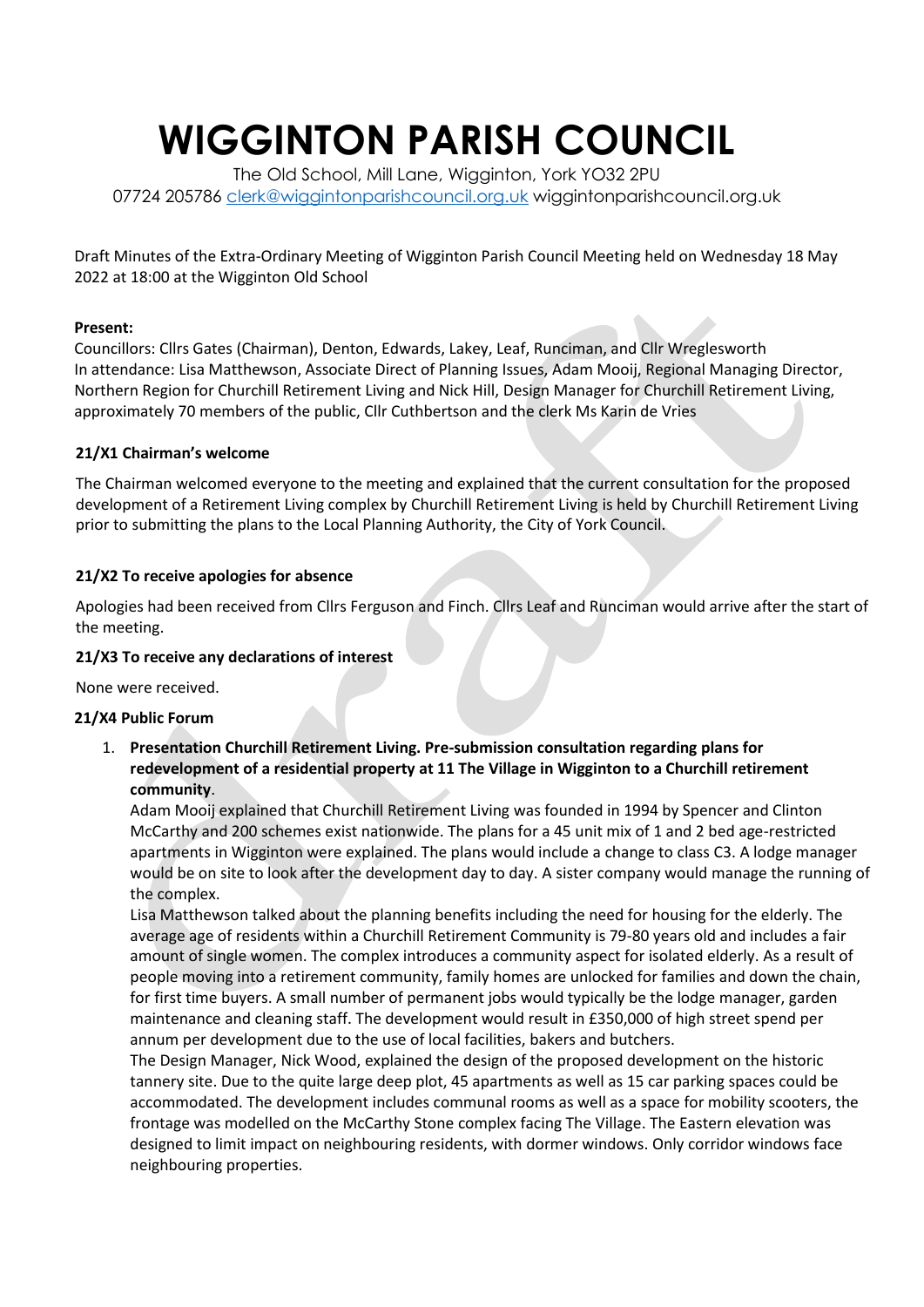# **2. To receive residents' questions.**

Multiple questions were asked in relation to the siting of windows and balconies overlooking gardens and its impact on the privacy of neighbouring properties. Mr Wood stated that those maintained the privacy considerations as stipulated by the City of York Council. Moreover, most of the views would be oblique rather than straight views. Other questions related to the height of the building and resultant overlooking. A question was raised regarding the Juliette balconies and their distance from an adjacent property. Mr Wood responded that the distance would be in excess of 21m as stipulated in the City of York's planning guidance. Another resident raised the fact that a substation appeared to be planned right next to their house and they asked for some standoff distance. They were told that the building might not be needed.

A number of questions related to trees on site. One conifer had already been felled but another was left in place due to birds nesting. A resident commented that the tree in question had not been drawn on the plans and asked whether it was likely to be felled. In response, Adam Mooij stated that Churchill's did not own the site at the moment and that it had been purchased subject to planning consent. Any planting shown on the landscaping plan including hedging on the landscaping plan would be maintained in its entirety. A specific tree in the corner would stay.

David Geary spoke on behalf of the Wigginton Recreation Hall and raised major concerns about the parking. He stated that 0.33 car parking space per apartment was not sufficient and that experience with Belfry shows that this would causes considerable congestion. He raised that The Village is a major road and that the site is on a dangerous bend. Not only residents would need parking but also visitors, staff and any delivery vehicles. Lisa Matthewson reported that she'd driven into Belfry court and that 70 to 80 per cent of its parking was unoccupied. She stated that a major benefit of the Churchill complex was that the car parking area would have unallocated spaces, that very few residents would have cars and that the main entrance would be internal to the site with a turning circle for vehicles.

Another resident commented that whenever they come past Belfry Court, there are always big lorries parked in front of it. They stated that there needs to be space to park for district nurses, mobile hairdressers, and other providers of services to the residents.

A question was raised about contamination and whether a survey had been carried out. Also, a lime pit with carcasses was on site. Adam Mooij reported that the investigation had not shown high levels of contamination. It would be for the City of York to impose a planning condition in relation to the potential pollution.

The planning history for an adjacent similar age-restricted development by McCarthy and Stone, Belfry, was raised and the fact that it had been approved on appeal. Churchill's Retirement Living stems from the same McCarthy and Stone.

Other residents raised that Wiginton had a large number of retirement properties already, including Belfry court, Rosevale and St Mary's all in Wigginton village. Also, a lot of the properties in Belfry court were currently empty and with 16 empty properties in St Mary's, this suggested oversaturation for the area. Moreover, only very few local people moved to these properties showing a local of local need.

Another questioner asked whether the Haxby and Wigginton Neighbourhood Plan group had been consulted and whether Wigginton parish Council and Haxby Town Council had been asked whether Wigginton and Haxby need any further retirement living.

The burden on local facilities such as the doctor's surgery was raised. In answer, the developer responded that this would be considered as part of any S 106 contribution.

Questions were raised in relation to how the building sits within the built environment of The Village. Moreover, was any consideration given to retaining the tannery and why was the elevation brought forward of the building line. In response, Mr Wood said that the site had been nicely landscaped and would provide a purpose-built complex, which would lead to less falls of residents.

The typical expenditure of £350,000 was queried and the resident was incredulous that every resident would spend £20 per day in the high street of Wigginton village.